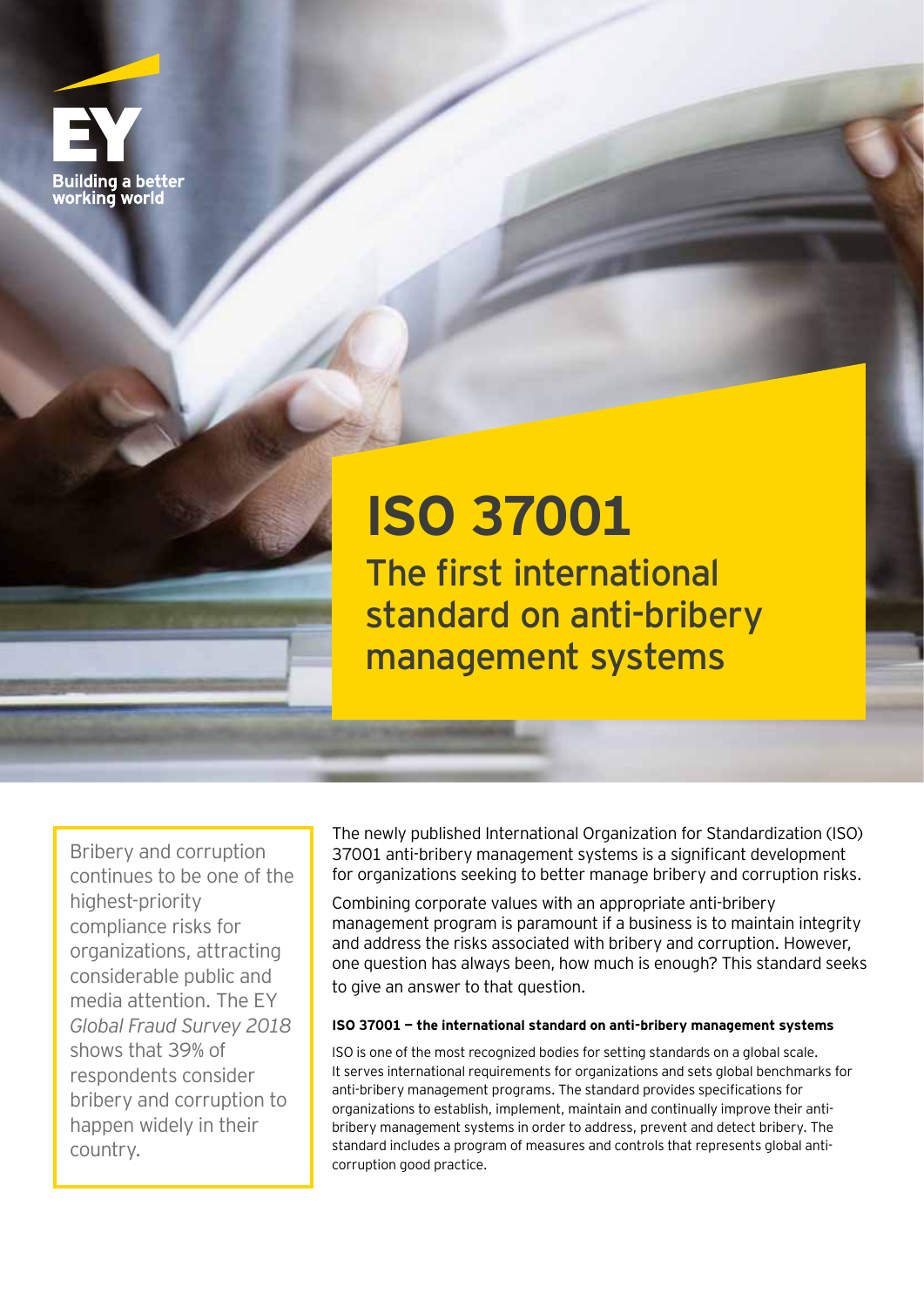ISO 37001 is adaptable to all types of organizations, irrespective of size, geography or exposure to bribery risk.

ISO 37001 specifies mandatory requirements for organizations, when establishing or updating anti-bribery management programs in a manner that is proportionate to the potential bribery risk. The standard requires organizations to implement sufficient measures that are designed to prevent and detect the risk of bribery. They include a commitment from management to establish a clear

anti-bribery policy and compliance function, with adequate training provided as part of the bribery risk assessments and due diligence procedures.

The standard can therefore be adopted independently of, or integrated into, a pre-existing, overall management system.

ISO 37001 is based on a four-step model and aligned with the ISO 19600 standard for Compliance Management Systems:

- **Plan:** identify anti-bribery obligations and evaluate compliance risks in order to develop a strategy, including measures to address any issues
- **Do:** implement measures and establish mechanisms to monitor their effectiveness
- **Check:** review the anti-bribery management program on the basis of the controls implemented
- Act: review and improve the program continually, ensuring cases of noncompliance are monitored and examined

## The core elements of an anti-bribery and corruption compliance program in accordance with ISO 37001



## **Limitations of ISO 37001**

The standard is not without its limitations and, in considering whether to perform a gap analysis, or perhaps become certified, the following points should be kept in mind:

- The certification does not mean that regulators and enforcement authorities will accept that anti-bribery standards have been met.
- ISO 37001 does not negate the need to perform due diligence, as it is unlikely that authorities will be forgiving of bribery offenses by a counterparty just because a company is ISO 37001 certified.
- Certification is likely to require not only the initial cost but also periodic renewal.

### **Do you require compliance with ISO 37001?**

There are significant advantages to making an assessment of your organization's compliance framework against the ISO 37001 standard:

- Assisting an organization in establishing a culture of integrity, transparency and compliance
- Providing minimum requirements and helpful guidance on the implementation of benchmarking or incorporating part of the standard into a pre-existing antibribery program
- Obtaining a certification to demonstrate competitive advantage, for example, in relation to international bidding processes
- Providing assurance to customers, business partners and the public that the organization has taken steps to limit bribery and corruption risks
- Demonstrating to enforcement agencies and regulators that the organization is seeking to be in line with the latest standards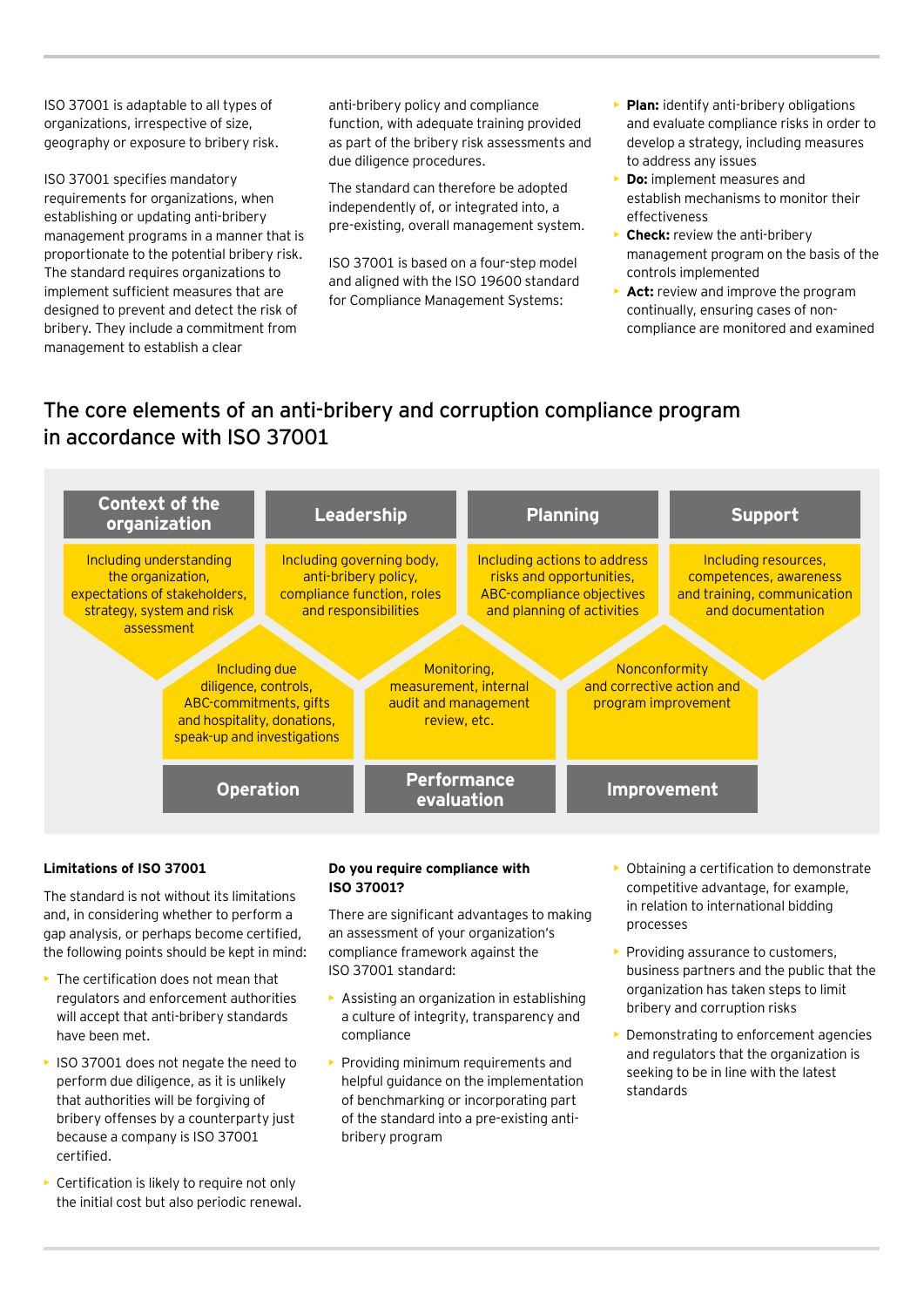# Global experience, local knowledge, relevant skills

EY Business Integrity and Corporate Compliance services has the global reach to assist companies in developing a strategic anti-bribery program. EY is well positioned as an independent, objective advisor with deep risk management experience and global resources familiar with all major anti-bribery laws to help companies effectively manage their antibribery and overall compliance obligations. Developing and embedding a prevention program and a culture of ethics, values and integrity in line with ISO 37001 will help you to sustain global compliance.

EY can help organizations build better processes on issues of critical corporate and personal importance. EY teams will aim to provide the following support:

- **Compliance risk assessments** to help management identify and prioritize the company's significant integrity and compliance risks, focusing on bribery, including emerging "frontier" issues
- **Integrity and compliance performance assessments** focusing on anti-bribery to independently assess the design of the company's compliance infrastructure, including the compliance function, people, processes and entity-level controls, and to compare compliance infrastructure with the requirements of ISO 37001 in order to identify improvement opportunities
- **Integrity and compliance program implementation support and improvement** to assist in the development and implementation of the

plan, as well as core initiatives that reduce specific compliance risks, in order to strengthen a company's integrity compliance infrastructure

- EY services include integrity diligence, anti-bribery due diligence and transaction support, proactive data analytics services and fraud response management, including investigation of suspected noncompliance
- **Compliance sustainability and monitoring** focusing on anti-bribery to help management develop and execute a plan, evaluate and monitor the operations of a company's controls against compliance risks, and to integrate integrity and compliance in the day-to-day business operations

## The EY Global Business Integrity and Corporate Compliance Framework model